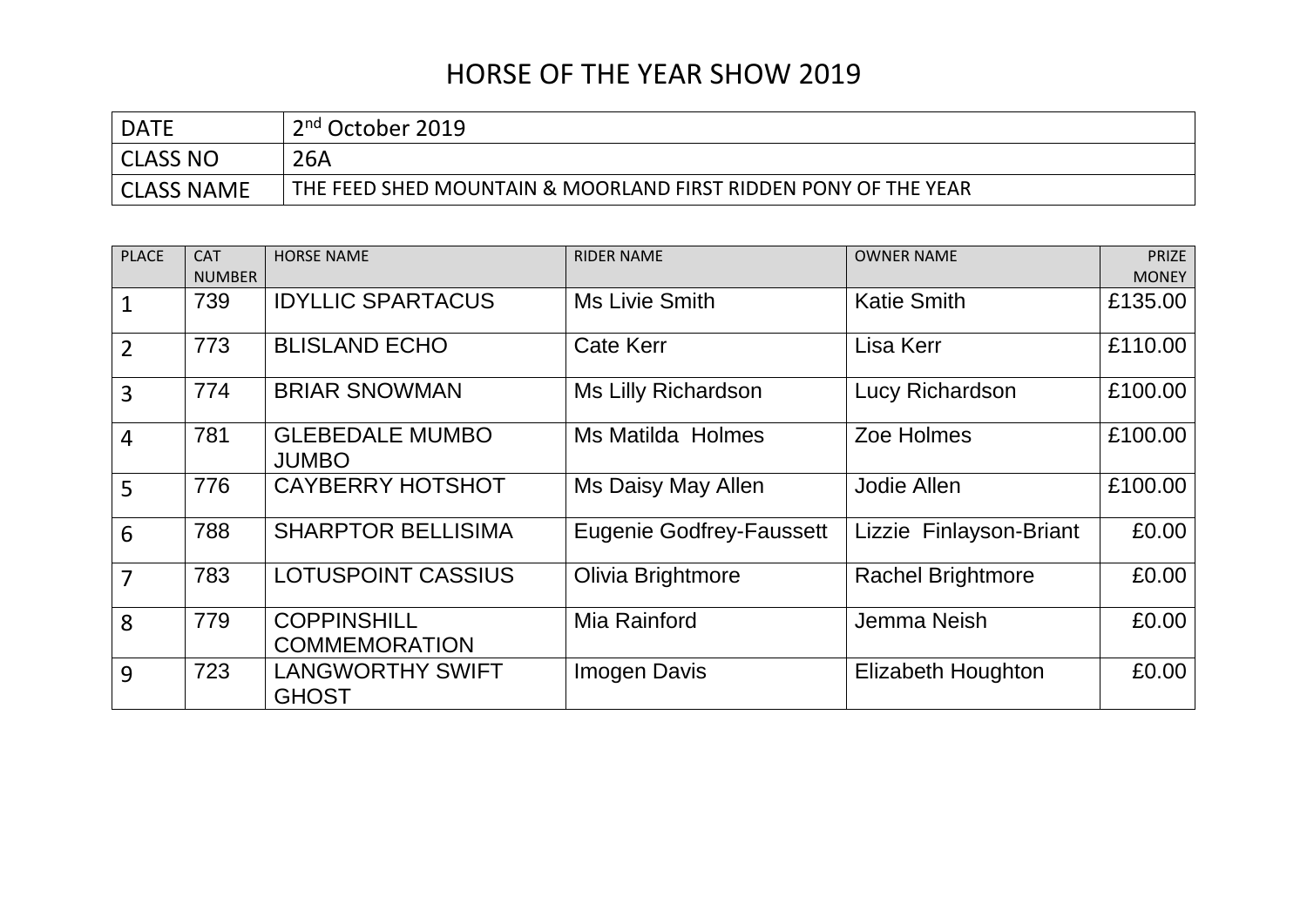## HORSE OF THE YEAR SHOW 2019

| <b>DATE</b>       | 2 <sup>nd</sup> October 2019                         |
|-------------------|------------------------------------------------------|
| CLASS NO          | 26B                                                  |
| <b>CLASS NAME</b> | COLNE MOUNTAIN & MOORLAND LEAD REIN PONY OF THE YEAR |

| <b>PLACE</b>   | <b>CAT</b>    | <b>HORSE NAME</b>                            | <b>RIDER NAME</b>                     | <b>OWNER NAME</b>        | <b>PRIZE</b> |
|----------------|---------------|----------------------------------------------|---------------------------------------|--------------------------|--------------|
|                | <b>NUMBER</b> |                                              |                                       |                          | <b>MONEY</b> |
| $\mathbf 1$    | 806           | THISTLEDOWN VAN-DER-VAART                    | <b>Ms Lilly Richardson</b>            | Lucy Richardson          | £135.00      |
| $\overline{2}$ | 805           | <b>SPRINGWATER TAMARA</b>                    | <b>Ms Elizabeth Mickle</b>            | Nicola Tyler             | £110.00      |
| 3              | 803           | <b>SHILSTONE ROCKS</b><br><b>THUNDERBIRD</b> | <b>Oscar Elcock</b>                   | <b>Cheryl Elcock</b>     | £100.00      |
| $\overline{4}$ | 807           | THISTLEDOWN VELVET TOUCH                     | <b>Ms Anya Dewey Clarke</b>           | <b>Anna Dewey Clarke</b> | £100.00      |
| 5              | 795           | <b>HENIARTH YES SIR</b>                      | <b>Mr Aston Potter-Firth</b>          | Anouska Potter           | £100.00      |
| 6              | 794           | <b>DUNMERE CHARLOCK</b>                      | <b>Jessica Summers</b>                | <b>Kerinder Bhogal</b>   | £0.00        |
| 7              | 788           | <b>SHARPTOR BELLISIMA</b>                    | Frederick Finlayson-<br><b>Briant</b> | <b>Julian Walters</b>    | £0.00        |
| 8              | 800           | <b>PARKBOURNE ROEBUCK</b>                    | Ms Alexandra<br>Svensson              | Jennifer Hughes          | £0.00        |
| 9              | 809           | <b>WAITWITH WILD APRICOT</b>                 | Ms Evie Bigley                        | SE&SJBigley              | £0.00        |